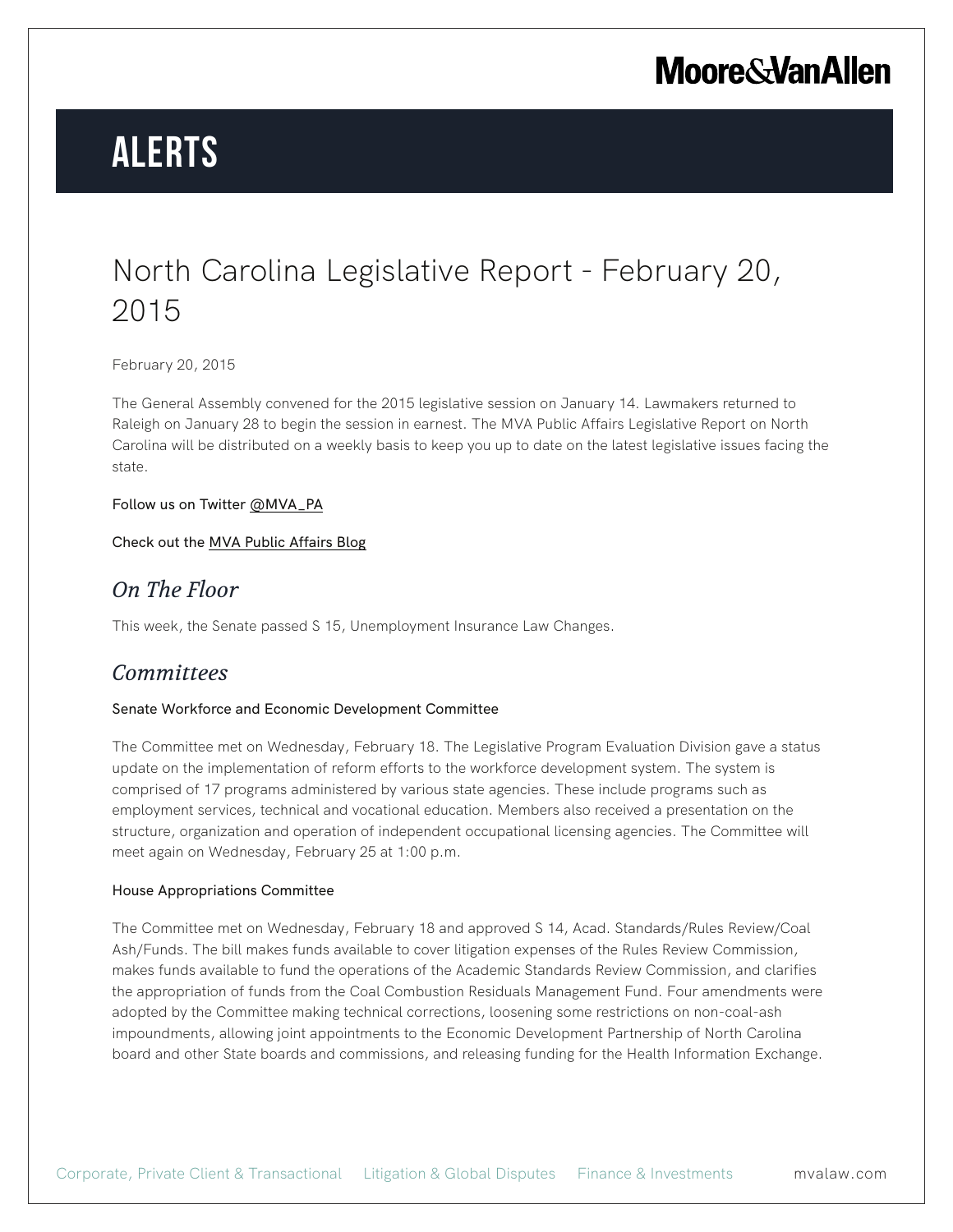#### North Carolina Legislative Report - February 20, 2015

### *In The News*

Charlotte Observer: American Airlines: Fuel tax break a top priority

Raleigh News & Observer: NC iCenter wins Harvard nod

Charlotte Observer: VP Joe Biden and DOT chief Anthony Foxx push transportation proposal

Triangle Business Journal: Film execs: We need to increase the film grant in North Carolina

Raleigh News & Observer / Charlotte Observer: Criminal charges in spills to cost Duke Energy \$100 million

Raleigh News & Observer: NC House committee OKs funding bill

WRAL: Coleman, Forest to run again for lieutenant governor

Raleigh News & Observer: Sen. Tamara Barringer of Cary considering run for statewide office in NC

### *Calendar*

#### Mon, February 23, 2015

1:00 PM

Session Convenes (House)

**House** 

3:00 PM

Joint Legislative Program Evaluation Oversight Committee -- CORRECTED

423 LOB

4:00 PM

Session Convenes (Senate)

**Senate** 

Tue, February 24, 2015

8:30 AM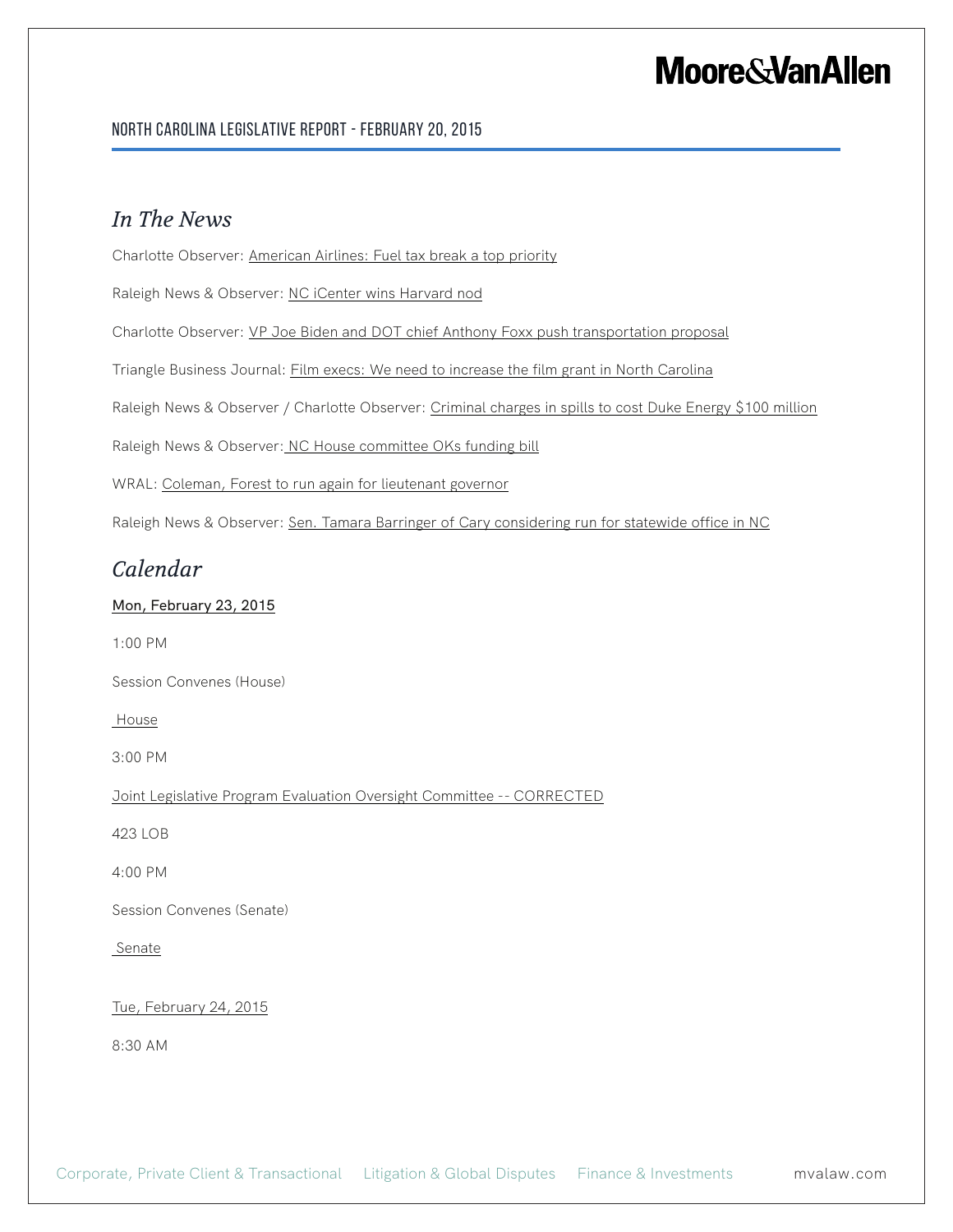#### North Carolina Legislative Report - February 20, 2015

Appropriations, Transportation (Joint)

1228/1327 LB

8:30 AM

Appropriations, Justice and Public Safety (Joint)

415 LOB

8:30 AM

Appropriations, Agriculture and Natural and Economic Resources (Joint)

421 LOB

8:30 AM

Appropriations, Education (Joint)

423 LOB

8:30 AM

Appropriations, General Government (Joint)

425 LOB

8:30 AM

Finance (House)

544 LOB

8:30 AM

Appropriations, Health and Human Services (Joint)

#### 643 LOB

10:00 AM

Education - K-12 (House)

Planning Year for CIHSs. (H18) Education Innovation Task Force. (H35)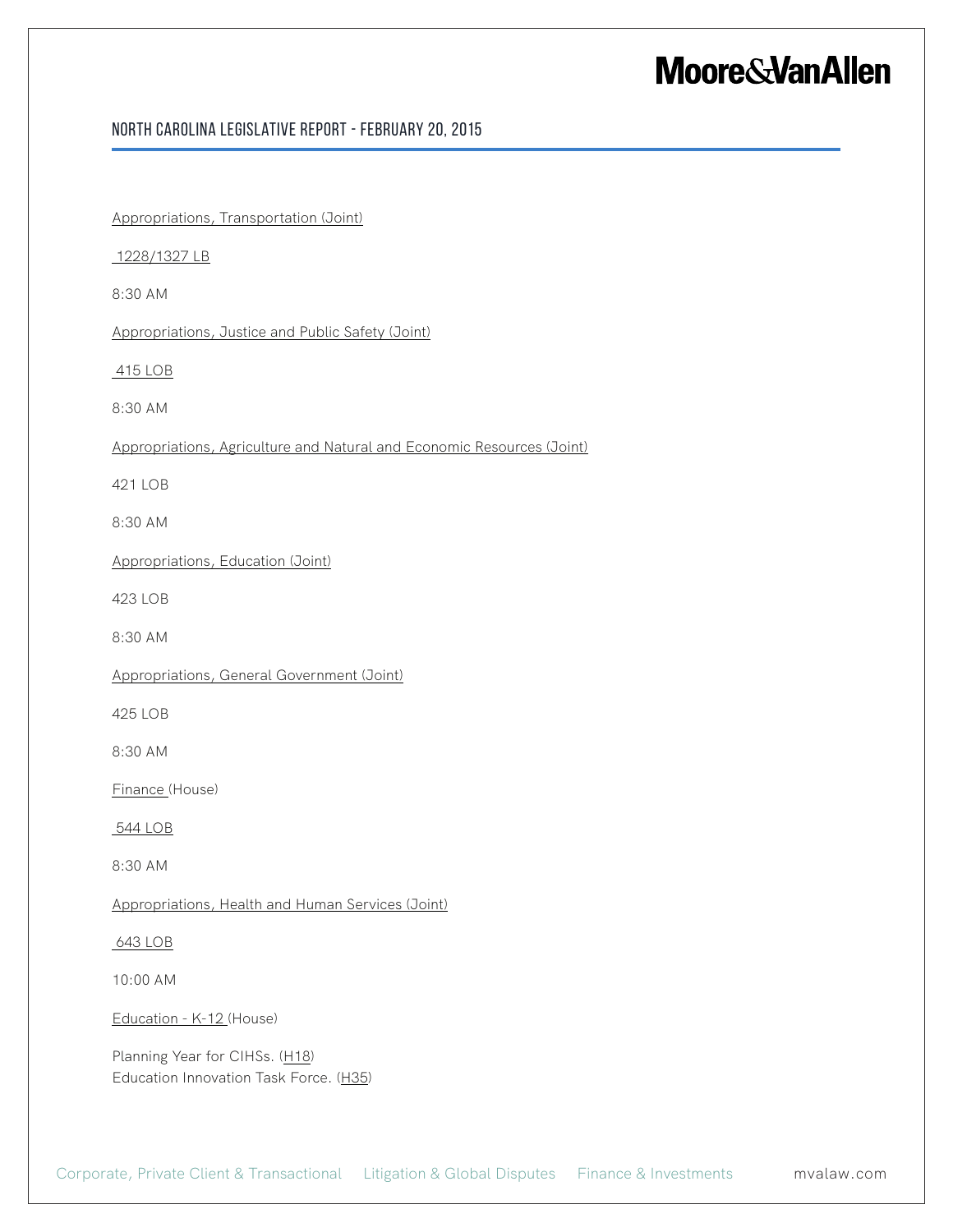#### North Carolina Legislative Report - February 20, 2015

643 LOB

11:00 AM

Commerce (Senate)

1027/1128 LB

12:00 PM

Transportation (House)

Military Veterans Special Plate. (H5) Autocycle Definition and Regulation. (H6) Passing Slow Moving Vehicles. (H60)

643 LOB

1:00 PM

Judiciary II (House)

0.00 Alcohol Restriction-All DWI. (H31) Amend Habitual DWI. (H32) Judicial Efficiency/Effect. Admin. of Justice. (H38) Clarify Report Admissibility. (H59)

421 LOB

1:00 PM

Finance (Senate)

Revenue Laws Technical Changes. (S19)

544 LOB

1:00 PM

Agriculture (House)

643 LOB

1:00 PM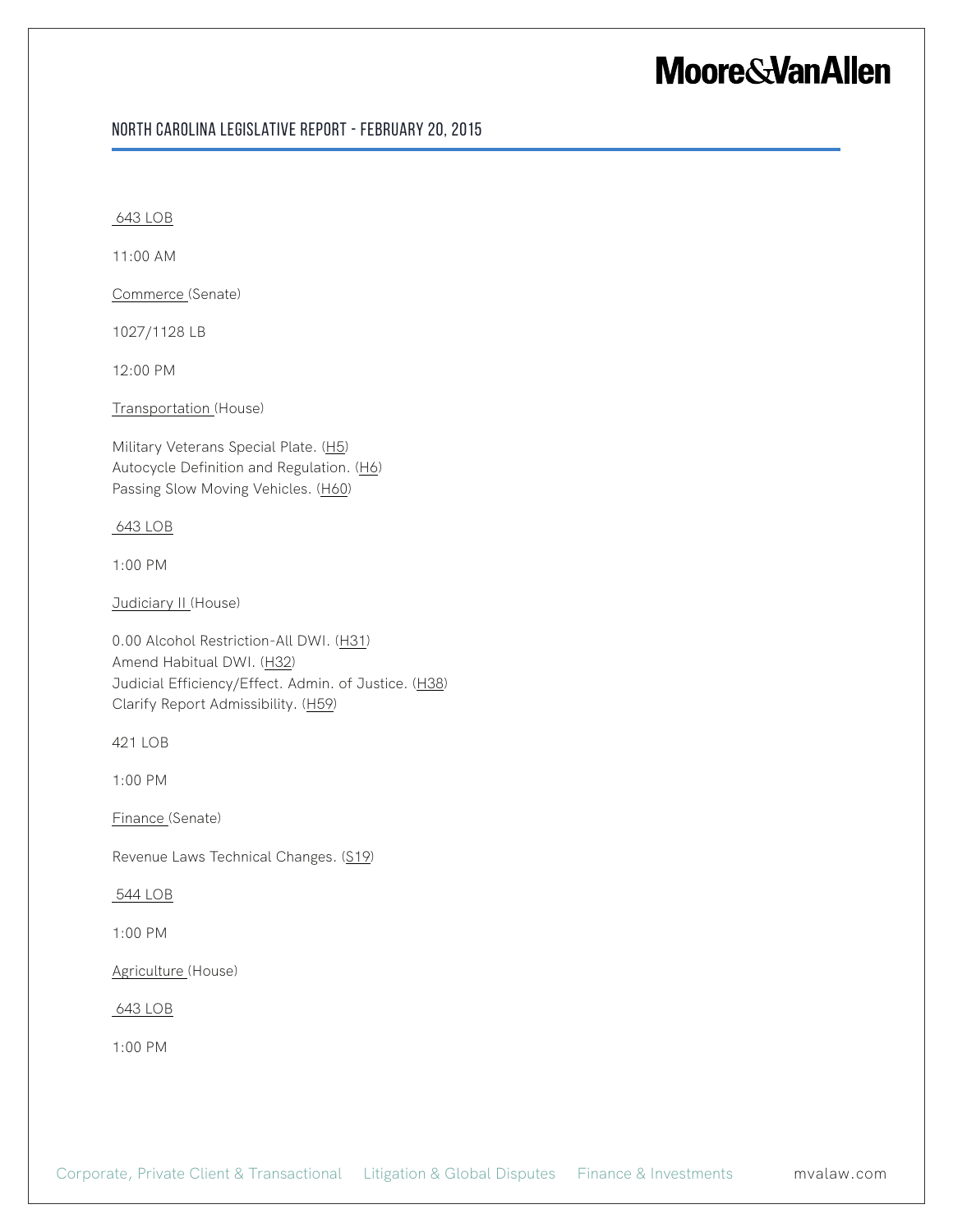#### North Carolina Legislative Report - February 20, 2015

Rep. Glazier - Press Conference

Press Room LB

Wed, February 25, 2015

8:30 AM

Appropriations, Transportation (Joint)

1228/1327 LB

8:30 AM

Appropriations on Justice and Public Safety (Joint)

415 LOB

8:30 AM

Appropriations, Agriculture and Natural and Economic Resources (Joint)

421 LOB

8:30 AM

Appropriations, Education (Joint)

423 LOB

8:30 AM

Joint Appropriations on General Government and Information Technology

425 LOB

8:30 AM

Appropriations, Health and Human Services (Joint)

643 LOB

10:00 AM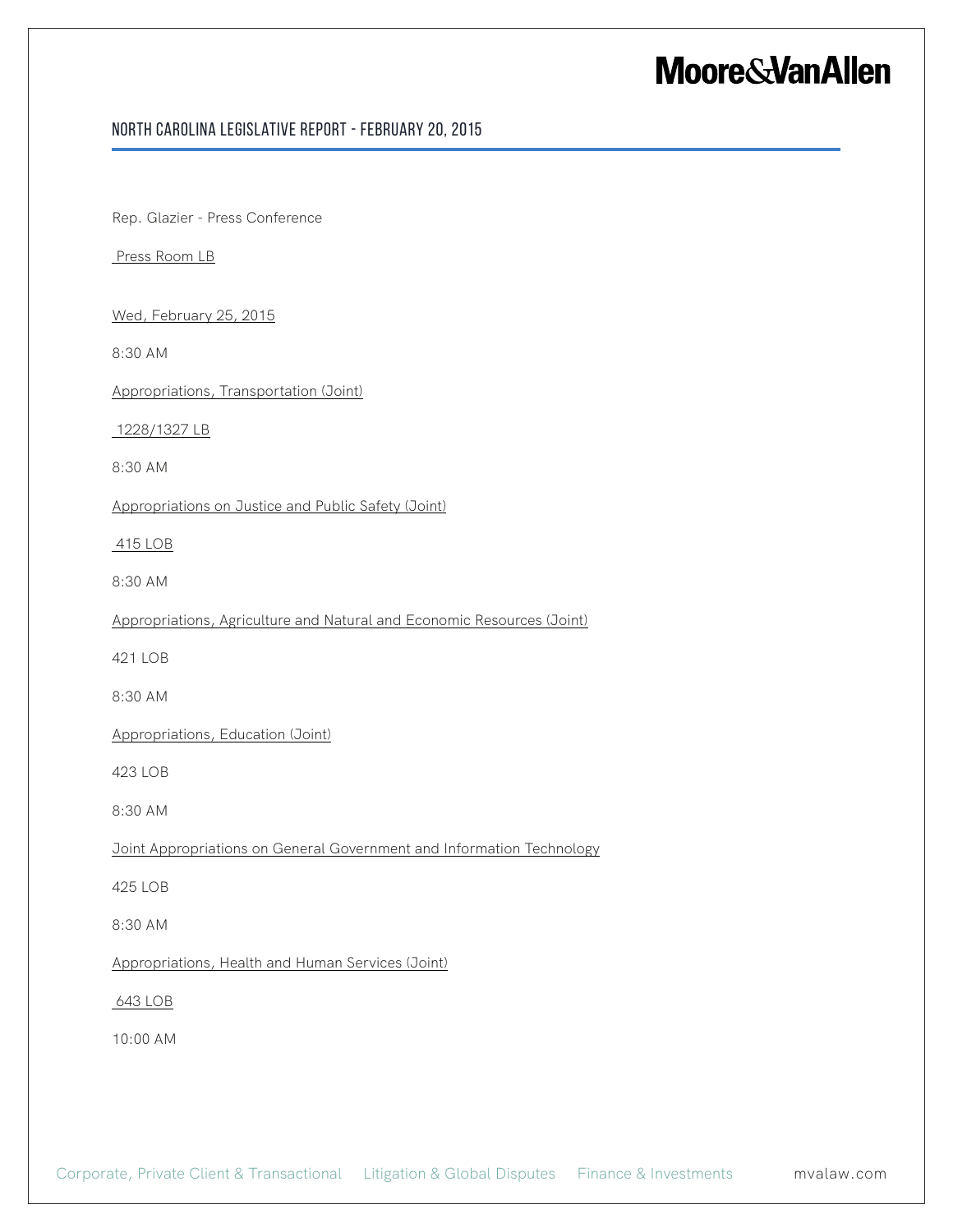#### North Carolina Legislative Report - February 20, 2015

Agriculture/Environment/Natural Resources (Senate)

544 LOB

10:00 AM

Health (House)

Correction Enterprises/Medicaid Sales. (H10) Amend School Health Assessment Requirement. (H13)

643 LOB

11:00 AM

Aging -- CORRECTED (House)

423 LOB

11:00 AM

Education/Higher Education (Senate)

Waive Tuition/Fallen Officer Was Guardian. (S37)

544 LOB

12:00 PM

Workforce and Economic Development (Senate)

544 LOB

Thu, February 26, 2015

8:30 AM

Joint Appropriations on Department of Transportation

1228/1327 LB

8:30 AM

Appropriations on Justice and Public Safety (Joint)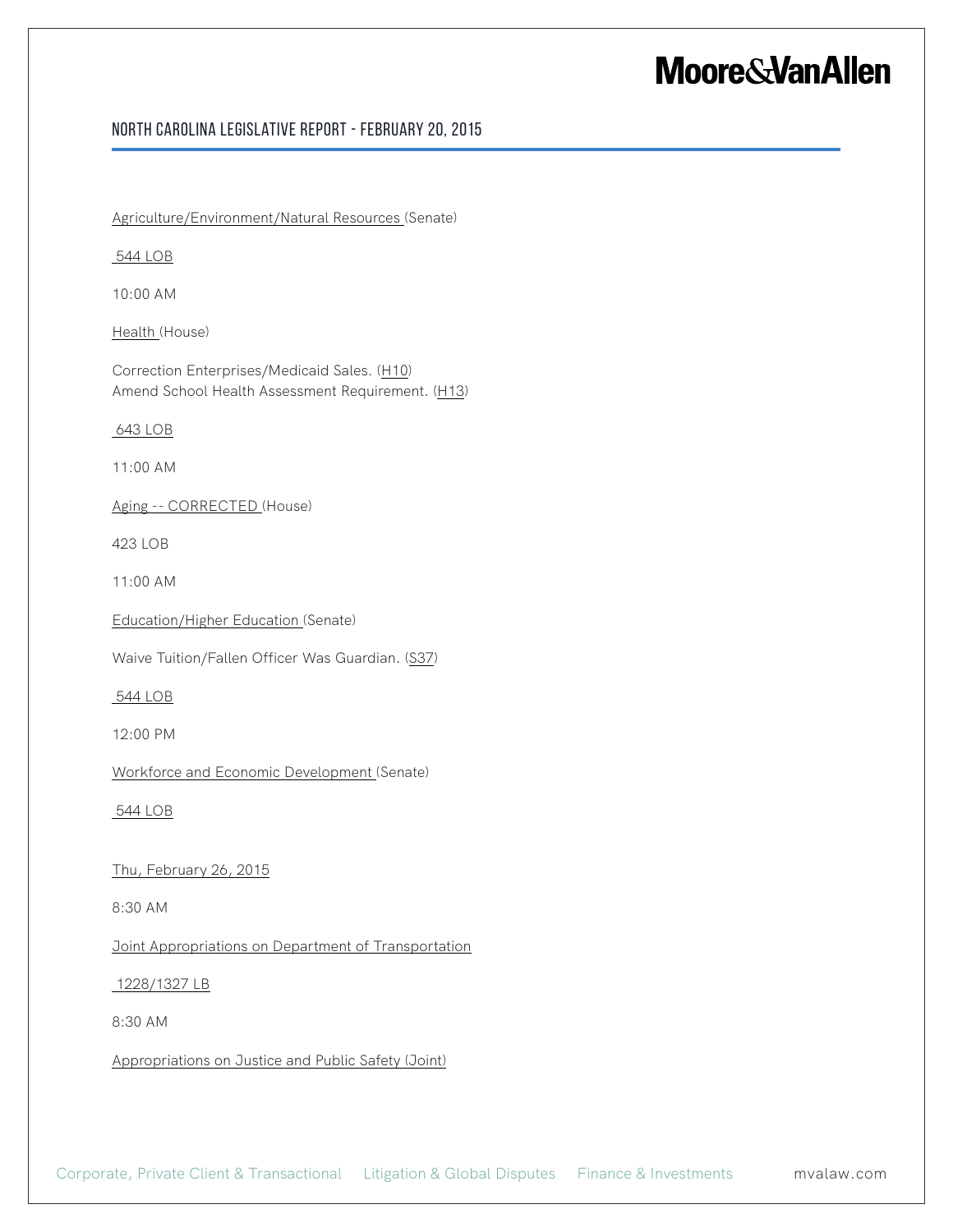#### North Carolina Legislative Report - February 20, 2015

| 415 LOB                                                                |
|------------------------------------------------------------------------|
| 8:30 AM                                                                |
| Appropriations, Agriculture and Natural and Economic Resources (Joint) |
| 421 LOB                                                                |
| 8:30 AM                                                                |
| <b>Appropriations, Education (Joint)</b>                               |
| 423 LOB                                                                |
| 8:30 AM                                                                |
| Joint Appropriations on General Government and Information Technology  |
| 425 LOB                                                                |
| 8:30 AM                                                                |
| Appropriations, Health and Human Services (Joint)                      |
| 643 LOB                                                                |
| 10:00 AM                                                               |
| Environment (House)                                                    |
| 544 LOB                                                                |
| 11:00 AM                                                               |
| Education - Community Colleges (House)                                 |
| Year-Round Funds for CC UGETC. (H15)<br>Youth Career Connect. (H47)    |
| 544 LOB                                                                |
| Wed, March 04, 2015                                                    |
| 11:30 AM                                                               |